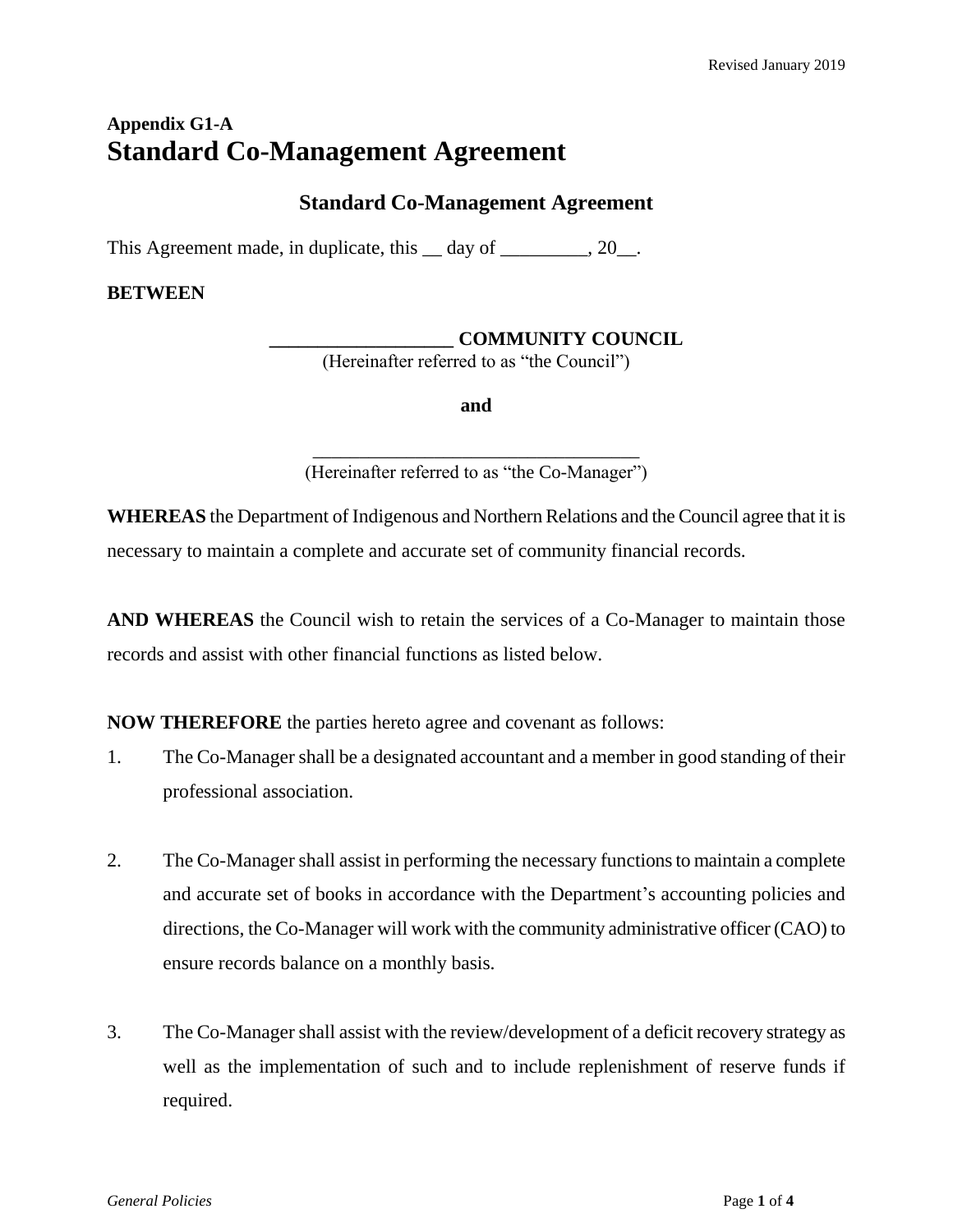- 4. All financial records and data shall be the property of the \_\_\_\_\_\_\_\_\_\_\_\_ Community Council.
- 5. The Co-Manager will prepare and submit financial statements and other information, as requested, to the Council and Department on a monthly basis, or as requested. Financial statements required monthly are as follows: Income statement with comparison to budget, balance sheet, trial balance, bank reconciliation and program detail reports.
- 6. The Council shall ensure that all financial transactions are approved by resolution; in accordance to the deficit recovery strategy, agreed to by the Co-Manager and the necessary documentation forwarded to the Co-Manager for processing. The Co-Manager will be a signing authority on all cheques issued as payment by the Council.
- 7. The Co-Manager shall attend monthly meetings of the Council to discuss financial statements and provide guidance on financial matters.
- 8. The Co-Manager shall provide guidance to the CAO on financial record keeping. Guidance will include monthly review of the financial statements with the CAO to ensure accuracy.
- 9. The Council shall pay the Co-Manager a fee as set out in Schedule A.
- 10. Termination of this agreement may be made by either party by providing 30 days notice in writing, with a copy to the Department.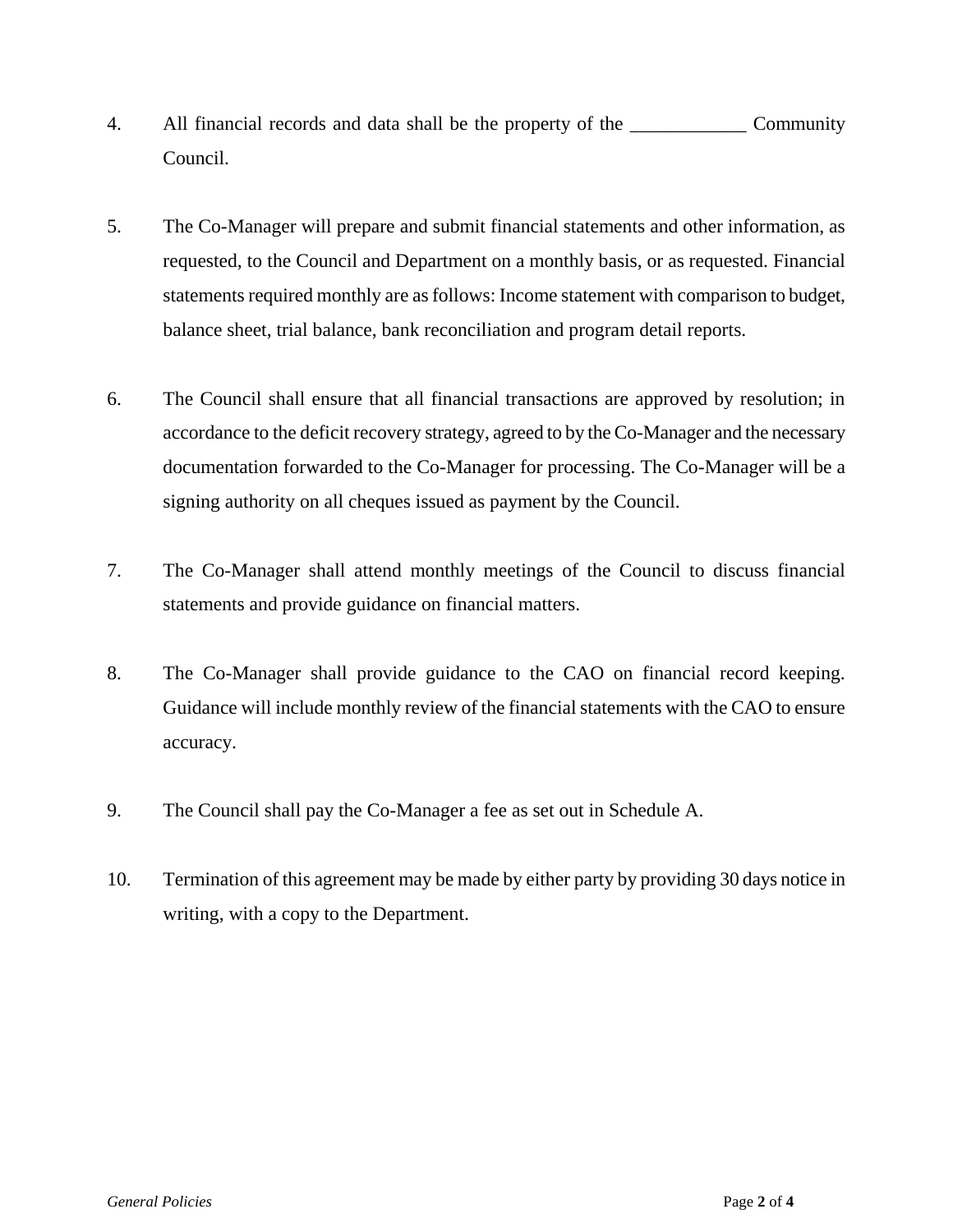IN WITNESS WHEREOF, the parties have signed this agreement by their respective officers:

\_\_\_\_\_\_\_\_\_\_\_\_\_\_\_\_\_\_\_\_\_\_\_\_\_\_\_ \_\_\_\_\_\_\_\_\_\_\_\_\_\_\_\_\_\_\_\_\_\_\_\_\_\_\_\_\_\_\_\_\_\_\_\_\_

\_\_\_\_\_\_\_\_\_\_\_\_\_\_\_\_\_\_\_\_\_\_\_\_\_\_\_ \_\_\_\_\_\_\_\_\_\_\_\_\_\_\_\_\_\_\_\_\_\_\_\_\_\_\_\_\_\_\_\_\_\_\_\_\_\_

Witness Community Council of

Witness Co-Manager

The Northern Affairs Act, being Chapter N100 of the Continuing Consolidated Statutes of Manitoba provides in part:

#### **General authority re agreements**

50(1) "An incorporated community may enter into agreements with ………… or any other person (a) to obtain property or services required for the operations of the community…..

#### **Powers – communities that are not incorporated**

173(1) "….the minister has and may exercise all the powers and functions that an incorporated community and its council may exercise within its boundaries."

Pursuant to the above section, the minister of Indigenous and Northern Relations affixes his/her signature by way of written approval.

Minister of Indigenous and Northern Relations

\_\_\_\_\_\_\_\_\_\_\_\_\_\_\_\_\_\_\_\_\_\_\_\_\_\_\_\_\_\_\_\_\_\_\_\_\_\_\_\_\_